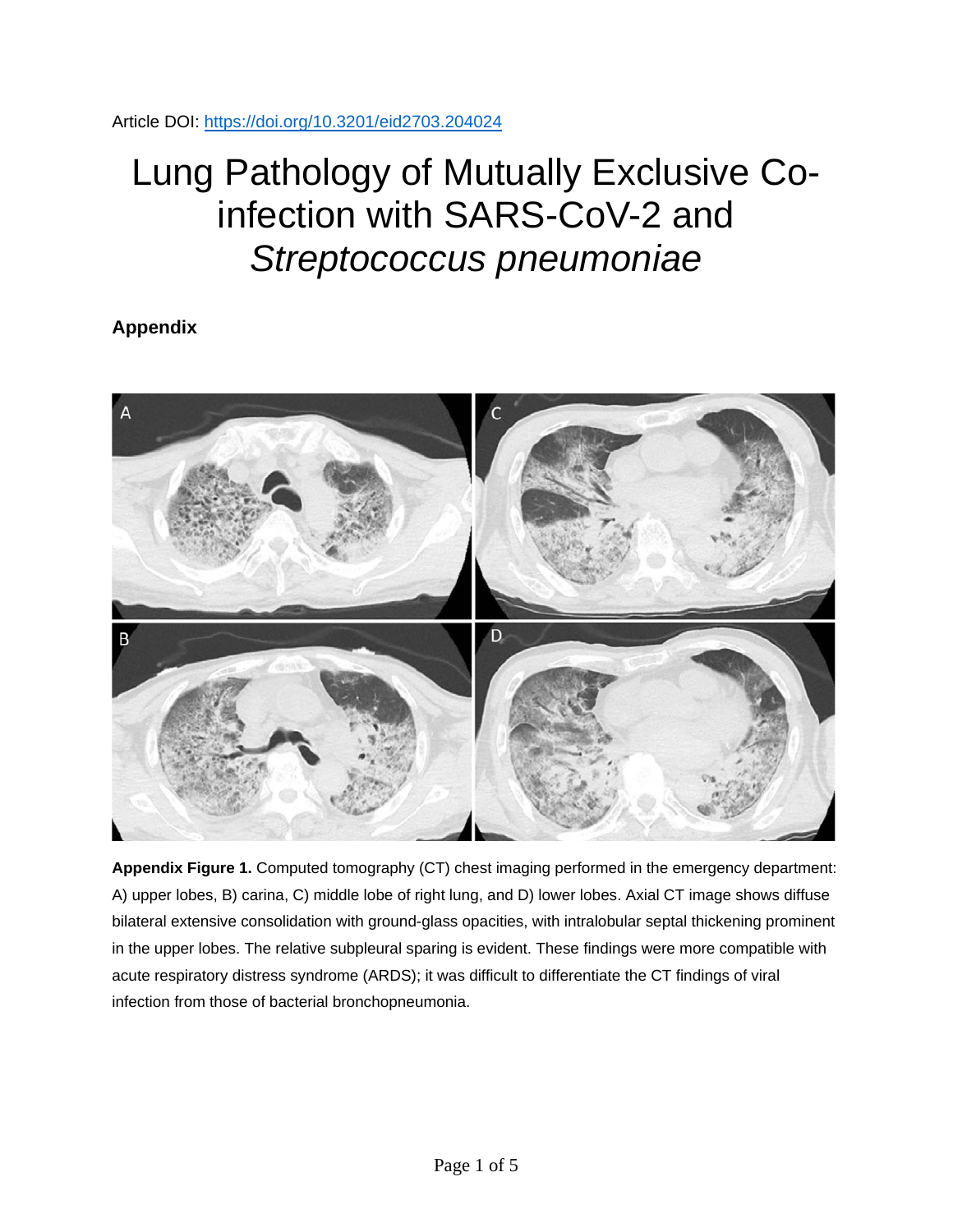

**Appendix Figure 2.** Histopathology, immunohistochemistry (IHC), and in situ hybridization (ISH) of the lungs: A) Bronchitis with submucosal inflammatory cell infiltration, edema, and congestion. Scale = 200  $\mu$ m. B) Acute phase of diffuse alveolar damage (DAD) with hyaline membranes. Scale = 500  $\mu$ m. C) Early organizing phase of DAD with interstitial inflammation and desquamation of the epithelium in the alveolar space and a multinucleated syncytial cell (inset). Scale =  $200 \mu m$ . D) Edema and bronchopneumonia with massive infiltration of neutrophils in the alveolar spaces. Scale =  $100 \mu m$ . E) Gram/Twort staining. Extracellular gram-positive cocci were observed in chains and a coccus in cytosol (red arrows). Scale = 5 µm. F) Fibrin microthrombi were confirmed in blood vessels of various sizes by phosphotungstic acid hematoxylin (PTAH) staining (purple, red arrows). Scale =  $200 \mu m$ . G) IHC for viral antigen (brown) in the bronchial epithelium. Scale = 50  $\mu$ m. H) IHC for viral antigen (brown) in the alveolar epithelium and macrophages. Scale = 100  $\mu$ m. I) ISH of SARS-CoV-2 spike RNA (brown). Scale = 100  $\mu$ m. Insets: magnified images of the staining cells.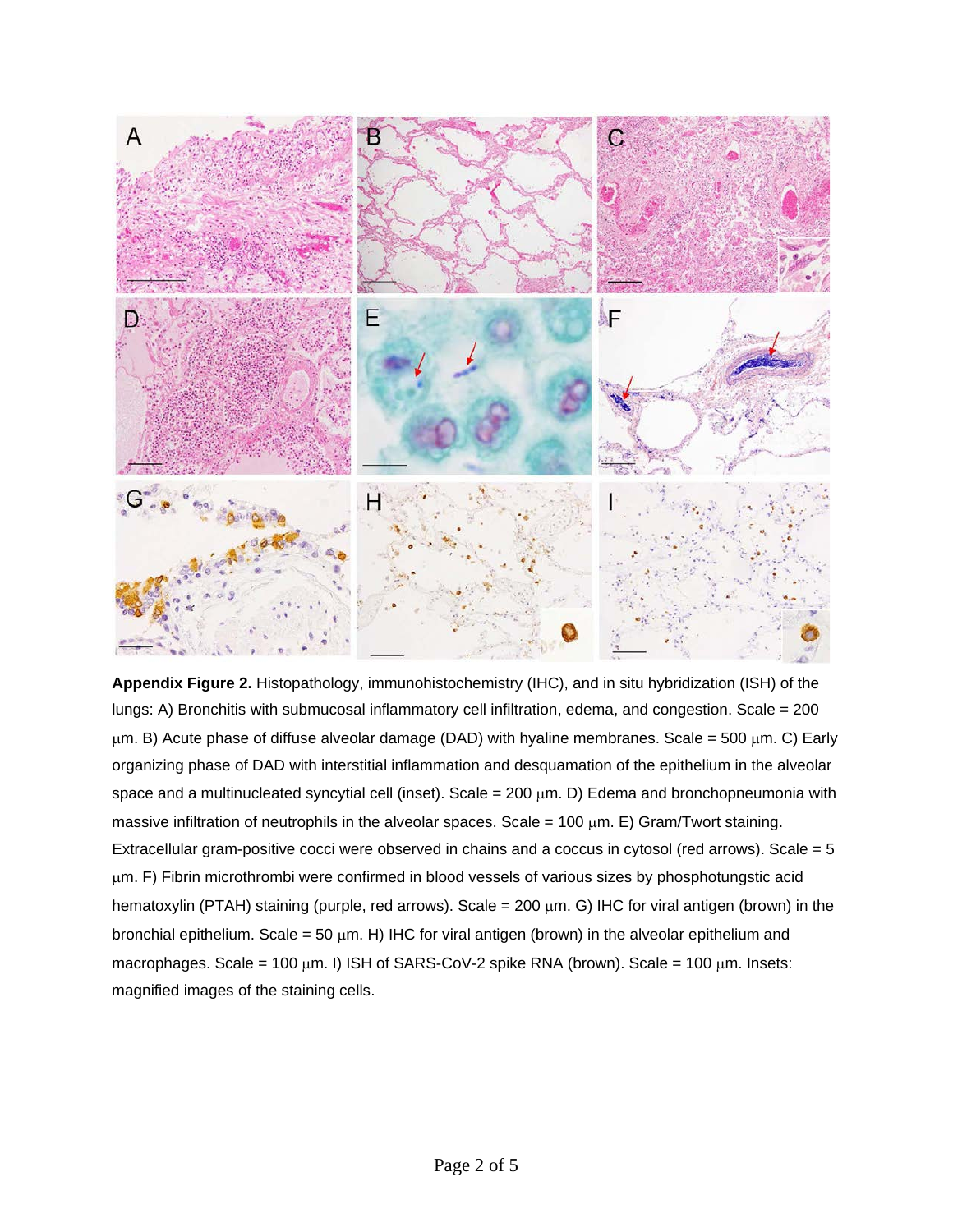

**Appendix Figure 3.** The amount of SARS-CoV-2 RNA and *S. pneumoniae* DNA detected in each lung lobe. A) Distribution of SARS-CoV-2 RNA/GAPDH mRNA ratio in the right upper lobe (RUL), right lower lobe (RLL), left upper lobe (LUL), and left lower lobe (LLL). Differences between upper and lower lobes were analyzed using the Mann-Whitney U test. Significant differences: \*p<0.05, \*\*\*\*p<0.0001. B) Distribution of the pneumococcus DNA/ACTB DNA ratio  $\times$  10<sup>5</sup> in the right upper lobe (RUL), right lower lobe (RLL), left upper lobe (LUL), and left lower lobe (LLL). Differences between upper and lower lobes were analyzed using the Mann-Whitney U test. Significant differences: \*\*p<0.005, \*\*\*\*p<0.0001. ACTB, βactin; GAPDH, glyceraldehyde 3-phosphate dehydrogenase.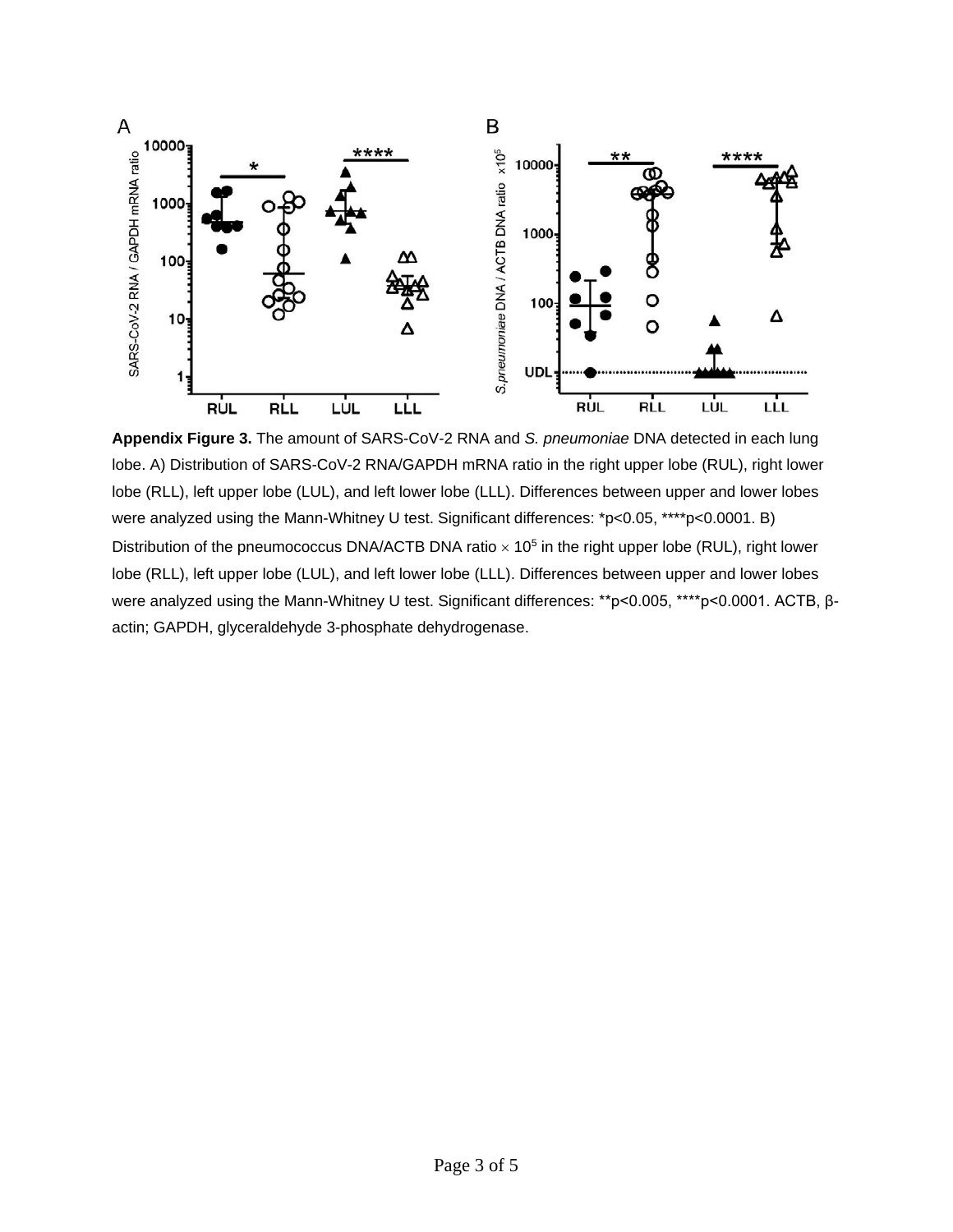

**Appendix Figure 4.** A–C) Double fluorescence staining for in situ hybridization (ISH) and immunohistochemistry (IHC), and D–I) double immunofluorescence staining. A) The signals for IHC for SARS-CoV-2 antigen (red). B) ISH for SARS-CoV-2 spike RNA (green). C) Merged images of A and B. D-I)-Double immunofluorescence staining for SARS-CoV-2 antigen (D, G; red) with epithelial cell marker (E; EMA, green) and macrophage marker (H; CD68, green). F) Merged images of D and E. I) Merged images of G and H. TO-PRO-3 nucleic acid staining (blue) and differential interference contrast (DIC) images are also shown. Scale =  $20 \mu m$ .